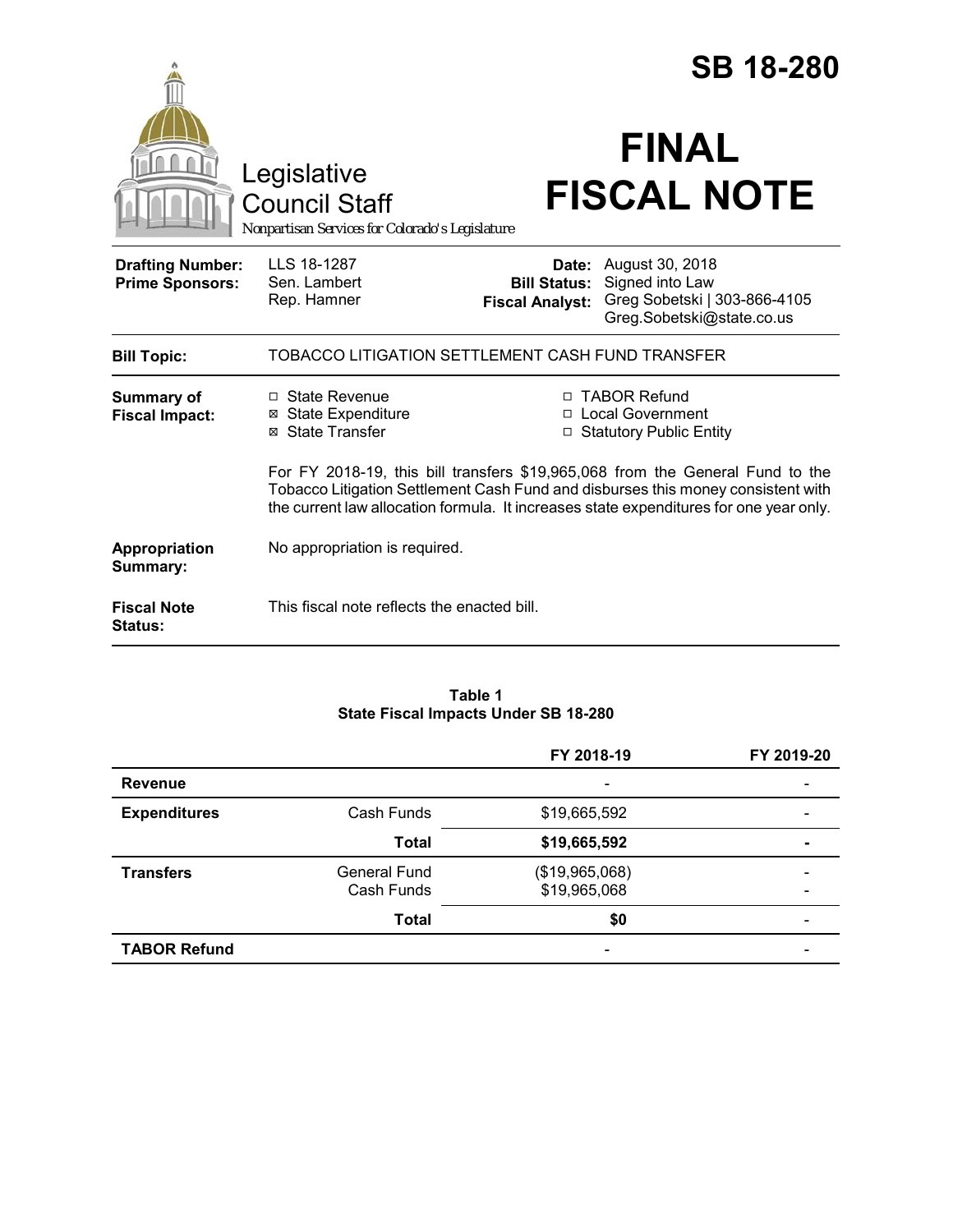August 30, 2018

## **Summary of Legislation**

For FY 2018-19, this bill transfers \$19,965,068 from the General Fund to the Tobacco Litigation Settlement Cash Fund (cash fund) and requires this money to be disbursed to state agencies consistent with the current law allocation formula for Tobacco Master Settlement Agreements (Tobacco MSA) payments.

## **Background**

Colorado receives a share of an annual payments by tobacco manufacturers to states under the terms of the Tobacco MSA, a 1998 legal settlement. Payments are made each year in April. Most moneys that the state receives under the Tobacco MSA are credited to the cash fund and spent following a statutory formula enacted under House Bill 16-1408. However, any moneys received after arbitration of a payment dispute are credited to the General Fund.

Appropriations to Tobacco MSA-funded programs for FY 2018-19 were set pursuant to a Legislative Council Staff forecast provided to the Joint Budget Committee in February 2018, which indicated that \$83.3 million in payments would be received in FY 2017-18 and credited to the fund. Between the date of the forecast and the actual payment date, the state, acting through the Attorney General, entered into a supplementary legal agreement that changes the computation of the state's annual payment for current and future years. Under the supplementary legal agreement, the state received a total payment of \$110.7 million, more than was forecast. However, the amount credited to the cash fund was \$64.1 million, less than was forecast, because the supplementary legal agreement resulted in the release of significant disputed payments which were credited to the General Fund.

## **Assumptions**

It is assumed that the transfer in this bill is required to maintain the cash fund balance at a level sufficient to pay FY 2018-19 appropriations to Tobacco MSA-funded programs, and that the bill therefore does not require additional appropriations above those included in the base budget.

## **State Transfers**

For FY 2018-19 only, the bill transfers \$19,965,068 from the General Fund to the Tobacco Litigation Settlement Cash Fund.

#### **State Expenditures**

This bill increases expenditures from the cash fund by \$19,665,592 as shown in Table 2.